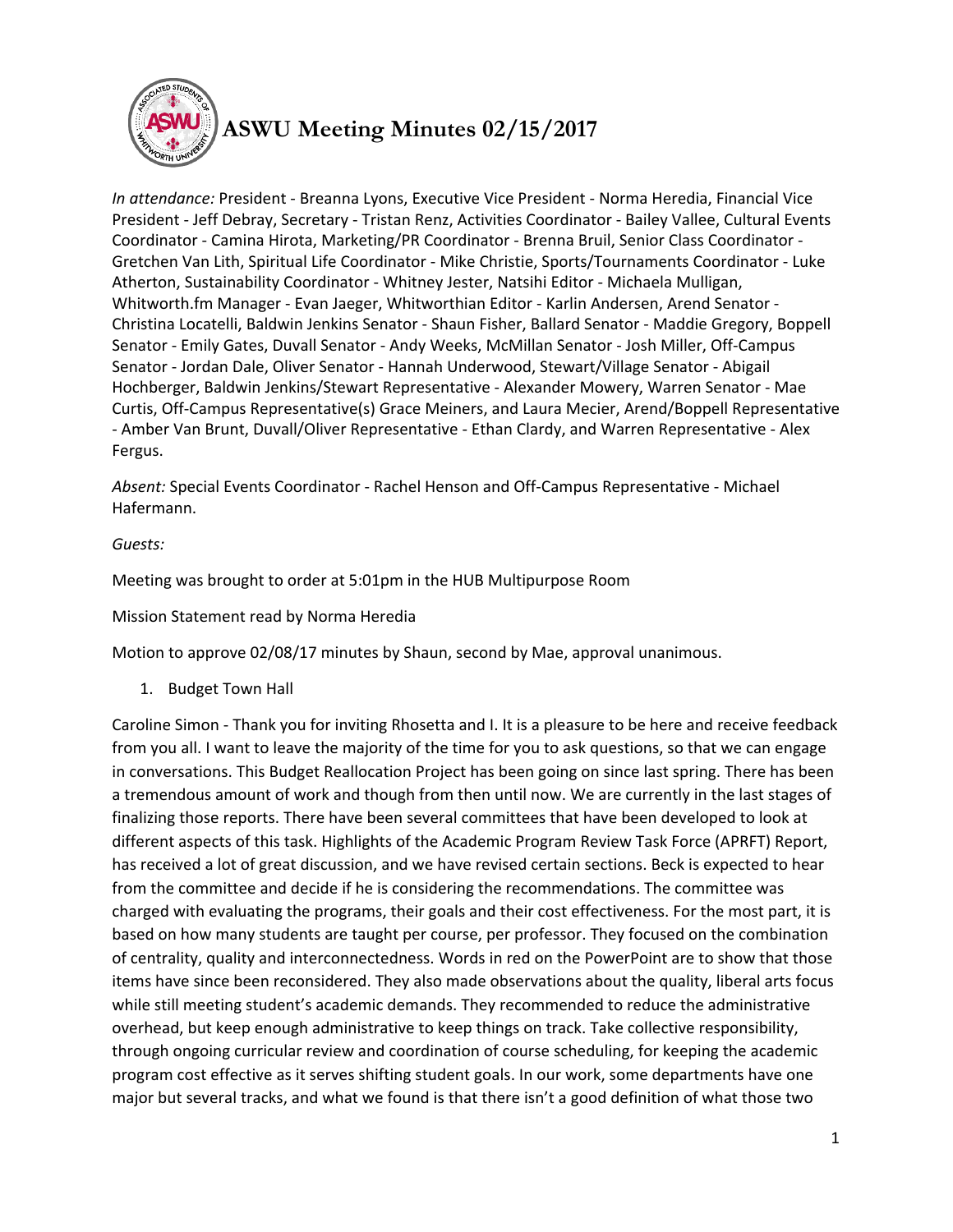means. We had in the draft report. The APRTF talked about raising the minimum number of students in a course from the current 8 to 10 was purposed but we removed that from the plan. Reducing expensive programs that have significantly above-average cost per student credit hour. Some programs are just more expensive than others, and we understand that, such as science labs. The committee did identify programs that they think we need to keep an eye on, while working to increase their enrollment and cost effectiveness. They focused on the programs that produced less than 5 graduates per year. History and Economics have been tasked to increase their cost effectiveness although they have more graduates. Noted that not only at cost effectiveness but also at centrality and interconnectedness with physical education and coaching minor. As I commented in several places, perhaps if we had more athletes on the task force, maybe these programs would not be on the list. We recommend relocating Leadership Studies to the School of Business, and phasing out the Community Transformation Minor. Phasing out means they would teach the courses and degree out for everyone currently registered for the minor. They also purposed restructuring and consolidating the International Studies and Cross Cultural Studies program which now is 4 different programs. We now turn to the Budget Prioritization Process. Our goal and task was to find \$3,00,000 in new revenue and by reducing expenses. We sought this in the proposal of growth in the academic areas, as well as non academic programs which would include adding an additional sport (Women's Lacrosse) and to increase dorm occupancy. We are looked at ways for expense reduction which would mean we would look for less expensive ways of doing things. As far as revenue enhancement ideas go, we are looking at increasing enrollment in programs that already exist which would include summer school, and graduate school enrollment. Reducing the overload credit ceiling has been discussed, but this topic has produced many questions. We have been thinking that moving it to 16 credits, but that is on the Contingency Plan right now. We recommended to increase Non-Academic revenue by holding back fees. Facilities and tech fee has already been approved by the Board of Trustees. Another example would be Increasing housing occupancy. Originally we proposed a Jan Term Fee, but that has been discussed. This has been added to the Contingency Plan as well. We have been thinking a lot about this. Whitworth is on the high side of the credits of how many credits you can take for the amount of tuition. You could receive 92% of your education in 3 years, compared to other universities. Early graduation is on the rise and cost us \$500,000 in foregone tuition revenue. Currently you can take 156 credits for the base tuition price. Only 15% take the full load, and graduate right on time. Jan Term is included in tuition for the fall, so especially Students are not paying extra. We found out that very few students take 5 credits in Jan Term. We also looked at Non-Personnel Operating Expenses in various areas, targeted to redeploy money to keep only vital goals and programs without raising tuition. There will be a significant personnel cost reduction as well, however there will e no non-voluntary termination of employees. The major decrease comes from the Voluntary Separation Incentive Program or VSIP, which enough staff and faculty took this year. We are in the final stages of this process. The Budget Steering Committee will finalize their report soon and submit it to Pres. Beck Taylor. We will be revising the draft. Pres. Taylor gives the final decision on which recommendations he will take, and which he will not take. He will be finalize his report shortly after.

Breanna - I know this has been thoughtful process and the committee has been great in accepting feedback. Thank you to all the guests for coming. Please raise your hand if you would like to speak and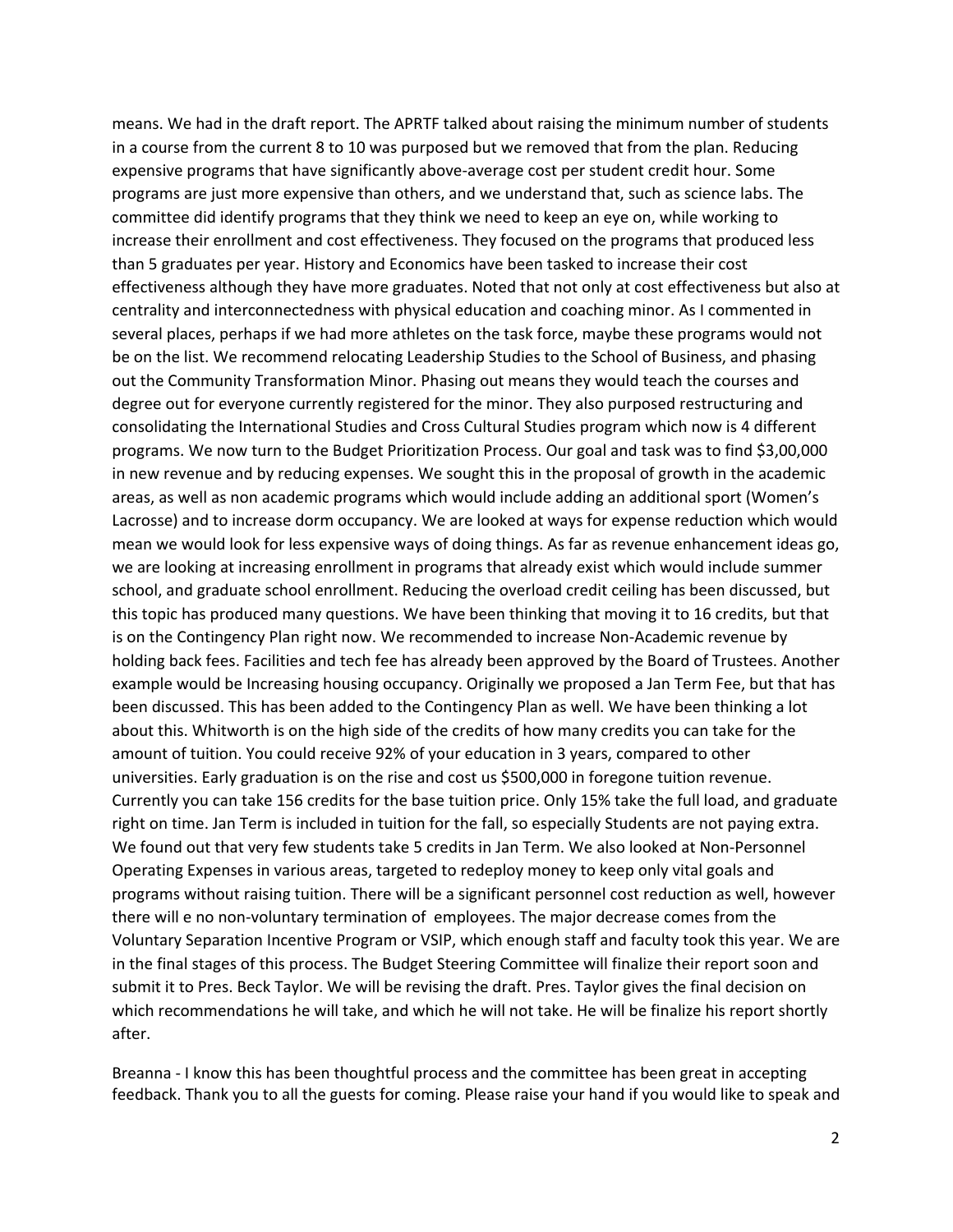ask any questions or provide your input. Please state your name before speaking for the sake of minutes.

Nadia - I'm a double major. I took 17 credits and this semester I am overloading. I came to Whitworth for the credit that students were allowed to take. I know this opinion is heard and if the ceiling was instituted, I think that would have to result in the change of general education requirements and/or other changes so students could still obtain their degree(s).

Deante - I wanted to talk about the credit overload. In the music program for example, if you look at the math of when courses are offered, it is impossible to finish in 4 years without 17 credits per semester. This hits really close to home for a lot of my friends. This is a very strong major on the campus, and I would hate to see this program be put in trouble. Also for lessons and ensembles are 1 credit each. A lot of the students who participate are not music majors, and they are already taking full load, but also taking these additional class. This is a major reason I came to Whitworth. There may be a need additional waivers for credit overload. There have been some semesters where I have taken more than 17 credits. We shouldn't be limiting those opportunities.

Caroline - I want to clarify that there is a considerable number of courses that are on a wavier right now. Those would most likely not change. What this would mean is students would be over the credit limit quicker. Currently the waiver is only for 1 credit, and most music classes.

Chris - I am not a music major, but I participate in 2 ensembles. I'm a freshman, but have class standing as a Junior. As a prospective student, this may be a deterrent. German and French are very important.

Carol - There is nothing in the report to discontinue the programs.

Chris - Many music required the ability to read basic Italian and French. I know that as looking at a music program, that would bring up a lot of questions for freshmen.

Sydney - I am a double major in Music and International Studies. I am taking 18 credits this semester. Do you have a plan for what the International Studies restructuring or consolidating might look like?

Carol - There is not currently any recommendation of a plan. What has been suggested is that the political scientists and historians get together to create one major with possibly 2 tracks. This would mean we wouldn't have to have 4 programs competing for a small number of students interested.

Sydney - I know other schools call the same degree International Relations, so maybe that could be looked into.

Hennas - I am an International Student, math major. Lowering the credit overload, would limit us as students. If you took 16 credits per semester without Jan Term you would have 128 credits, which Whitworth requires 126 credits to graduate. The additional credits allow us to shift our schedules and structure them with how courses are offered seasonally. Most students don't take all 17 credits. Also we have had a few music majors speak, I don't know how to put this. I've noticed that the university is focusing on its budget but is still constructing new buildings. I would think that the university would make these additions at a better time.

Caroline - The annual budget is the annual budget. We construct new buildings when we receive donations from outside individuals. When we have enough donated money, we expand our facilities.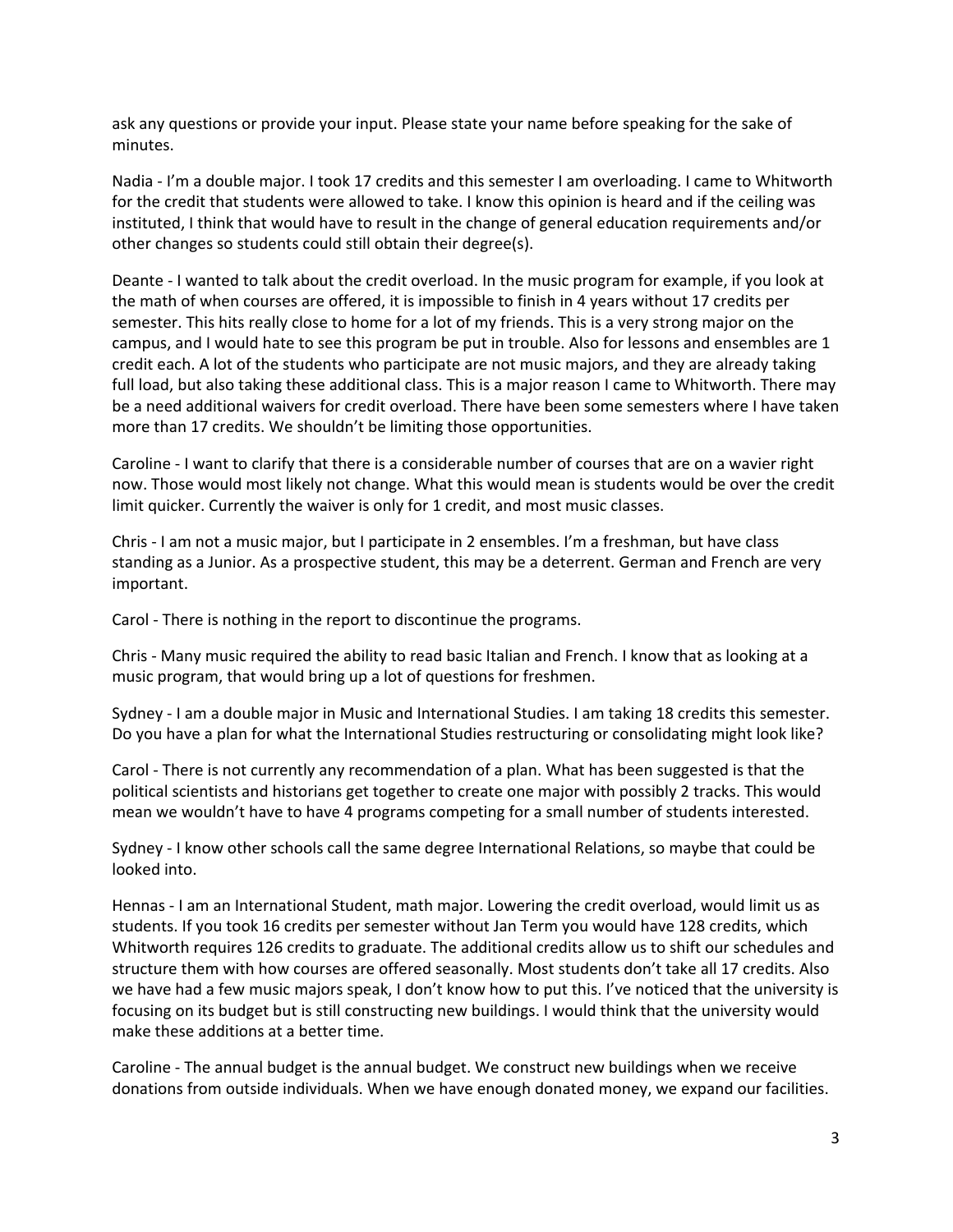It does add to the operating costs although, such as electricity and heat, which affects our annual budget. We build buildings when we either have high student demand, or when we have generous people to donate the money. We also think that the new music building will be a great recruiting tool for prospective students.

Hennas - If we cut credits. I don't know what the best course of action would be. I know the German program is very small as I was a live lab instructor. Also, I don't know how to word this but I think it is unfair in regards to the amount of financial aid that goes to athletic students.

Caroline - We are a division three school, which means we can only distribute scholarships on the categories of financial need and academic. We are prohibited of awarding scholarships for athletics.

Hennas - I know several athletes who have very low GPA's but receive a significant scholarship.

Caroline - Those students are most likely showing enough financial need. 90% of current students receive aid on the basis of need. It doesn't have factor with athletics. We give money for need, to help students. We think students benefit that from an environment which they can learn among other students from different socio-economic status.

Mae - On one slide it shared that we are one of the highest universities in regard to the credit amount, compared to others. I think that students maybe would not come to Whitworth as a result of lowering of credits. There is a considerable benefit of this for prospective students.

Caroline- They are other schools, that we compare ourselves too. We are reconsidering that plan and have move it to the Contingency Plan. We need to do more studies to see the effects and benefits.

Isabell - I am hearing that in Fall in 2018 that the French Minor wouldn't be available. Can you speak to that?

Caroline - The entire report can be found on Pirate Port. Discontinuing that minor is only a contingency. What I think has started this rumor, is that we have asked the World Language Departments to reduce their expenses. One way they could do that is by making the choice themselves to cut the minor. If they decided to do that, the program would be taught out (phasing out). There is currently other things I am looking at to expand our abilities to meet Whitworth Student needs. Currently I am talking with administration at Gonzaga to see if we can develop a cooperative arrangement with them for World Languages.

Matthew - Following up to that comment, Whitworth has recently announced itself in the protection of undocumented and international students. World languages are a huge part of that diversity. As part of the political dialog turns more contentious, I really think we should try to preserve and protect those programs.

Caroline - The best way to preserve them is for more students to enroll in those programs.

Peter - I have read that the French, German and Coaching minor are currently on the Contingency Plan. Can we get a more concrete answer of what this means?

Caroline - We were given a goal to reallocate \$3,000,000. Currently we have discovered enough techniques for only Tier 1 Decisions to be about \$3,500,000. We can't predict the future, but we have pretty great confidence that Tier 1 will be enough to put the University on firm footing. The reason we developed the Contingency report (Tier 2) group, is so that if we have to reevaluate in the future we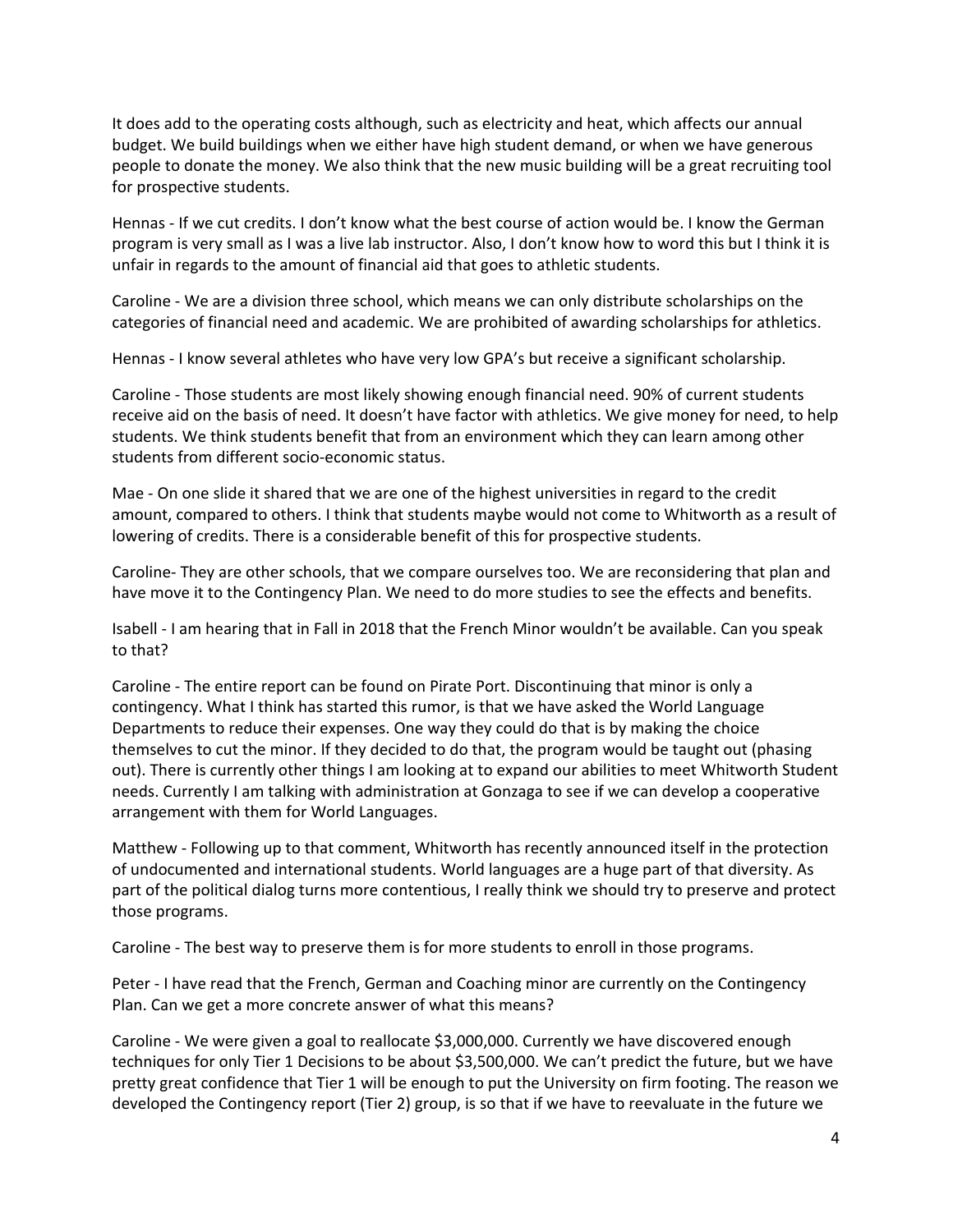don't have to go through this same process.

Breanna - Thank you so much to Caroline and Rhosetta for coming this evening. Thank you so much for guests coming this evening, and providing input. If you have any further insights or questions please feel free to email me at **blyons17@my.whitworth.edu**. Guest may leave or stay for the rest of the meeting.

- 2. Club Re-Charter
	- a. Weight Lifting

Jacob - President. Thank you for the opportunity to come present. Our mission statement is "Discipline, motivation, and guidance are key to obtaining a healthy lifestyle. We are dedicated to helping students create goals, teach proper lifting technique, and provide a comfortable and enjoyable atmosphere in the gym." We are very passionate about fitness and we want others to experience the benefits that this lifestyle can have on you. Weight lifting is a great exercise for the stressful lifestyle. Emphasize the importance of living a physically fit and healthy lifestyle. Our goals are to incorporate spectrums of diversity as much as possible which would include people with different athletic capabilities, people who have weight training experience with weights, and who have little to no experience. Also we would formulate a team of experienced weight lifters to carry out the purpose of the Weight Lifting Club. By create a sense of community we would meet people where they are at. We would create a workout plan. Get a group of people to come together. Many would come in without the proper guidance and motivation, which we could help to guide them in the direction. We currently have 60 students interested just by word of mouth. If we incorporate advertisements on Facebook and such we could get even more people. Lifting meets will be held three times a week from 7:30 to 9:00 pm in the U-rec or Scotford. We would conduct meetings (if needed) and progress meeting once a month from 4:00 to 5:00pm on Saturday. In meetings we would discuss current situations and where members can show up and provide input for future plans and expectations of the Weight Lifting Club.

Suhail - ASWU Funding would be for use of off campus activities such as training events. The use of the UREC and Scotford won't cost anything to us. Once we do establish ourselves the goal is to get apparel for members of the club, to distinguish ourselves. We do have a graphic design. Funds would also be used to provide rewards and prizes. We want all people to participate. Some funding might be used for those who cannot afford the apparel, which we would seek to support them

Jacob - Events we have planned is the Body Weight Olympics which would be held April 18<sup>th</sup>. Body Weight Olympics will be incorporating various body weight platform exercises and lifts in which individuals perform and compete amongst each other. Then on May  $5<sup>th</sup>$  we would hold Strength Wars. Based on strength statistics and body stats, members will be placed into classes and compete against one another in trials consisting of various forms of lifts. Great way to bring in students of all backgrounds and promote the school atmosphere. Thank you very much for your time.

Jeff - Thank you so much for coming and the awesome presentation. I will email you later tonight, and let you know the results of the vote.

Jordan moves to charter the Weight Lifting club, Grace seconds, approval unanimous, 1 abstention.

Shaun - Just curious how they would reserve the hours in the UREC?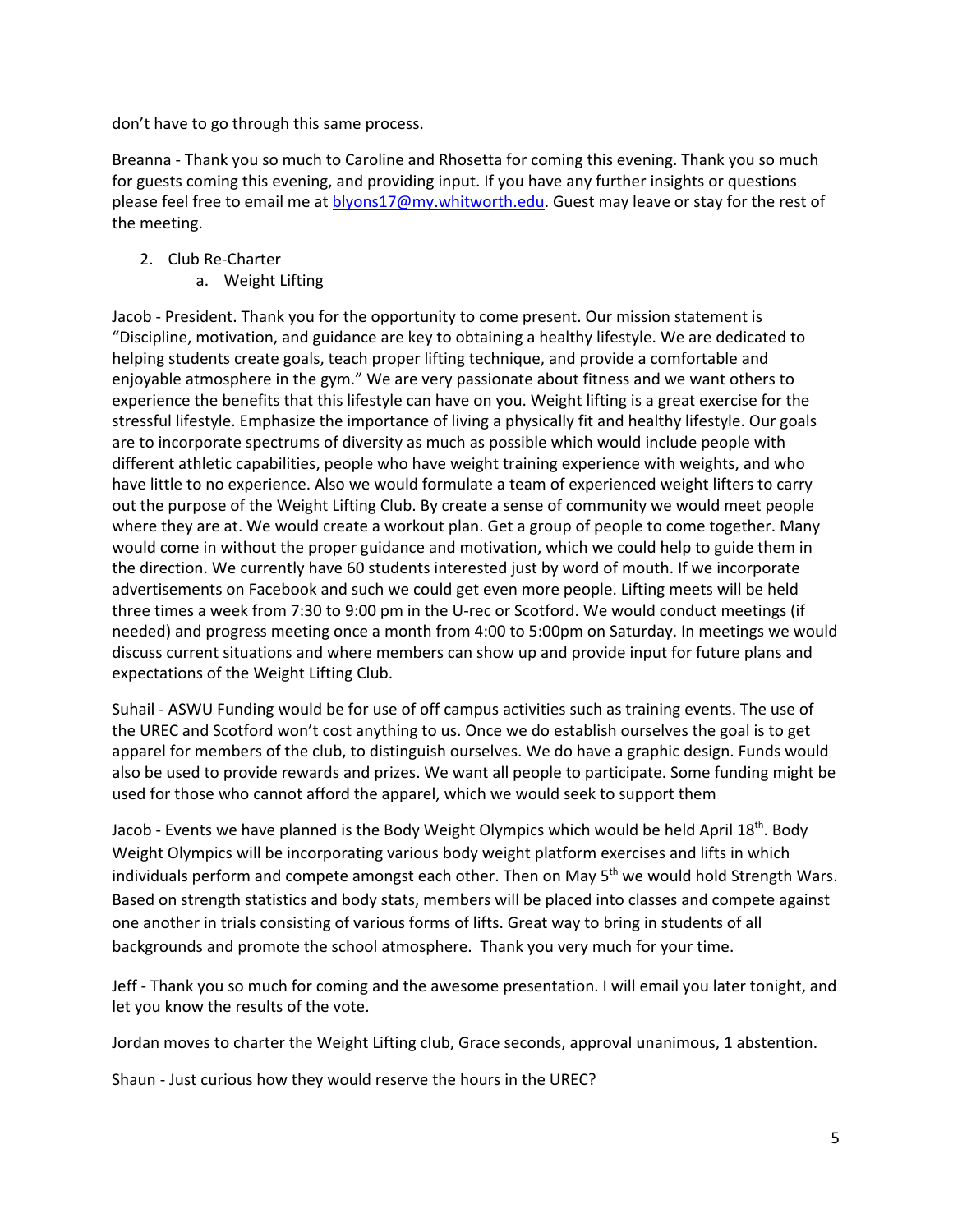Breanna - They will work with UREC to figure that out. That would be between them.

Jeff - We know have Club Updates.

- 3. Club Updates
	- a. Ultimate Frisbee

Casey - We have planned 3 events this Spring. We have fundraised over \$1,000 in the fall to cover half of the jersey costs, which is exciting. We are going to host an intramural tournament this Spring. This tournament will be held when the snow is gone, which any student can participate in.

b. Social Finance

Katie - Secretary. We finance microloans to businesses in foreign countries. We will do a fundraiser at Springfest where we will ask for donations and sell the products to provide money.

Abbie - How can people donate?

Katie - We will meet next week to discuss the details which are still undecided and information will be sent out afterwards.

4. Reports and Vibes

Camina - Event coming up next week on Tuesday the  $21<sup>st</sup>$ . The Movement: 50 Years of Love and Struggle will be in the MPR at 7pm. It is going to be really cool, with the same people who came for the Black Jew Dialogs. Will consists of a show and play. You should be there, or make it your primetime. Also on February  $24<sup>th</sup>$  I am partnering with the Black Student Union which will be holding the Soulful Showcase in the dining hall. Please put this in your newsletter. Diversity monologues are due on Wednesday.

Mike - Chapel has decided to put on an event on the subject of immigration. On February 20<sup>th</sup> at 6:30pm in the RTT will be What's the Big Deal? Christian Peacemaker's Perspective on Immigration, Refugees, and Executive Orders by Director and Cofounder of Global Immersion Project. The Chapel is partnering with the Global Immersion Project for future spring break trips.

Luke - This weekend there is basketball games at home on both Friday and Saturday. Also upcoming is the North West Conference Championship. This will be on Thursday, February 23<sup>rd</sup>. If both Whitworth and Whitman win their games on Thursday, we will play Whitman in Walla Walla on Saturday the 25<sup>th</sup>. I am looking into ordering shirts and chartering buses to go to Walla Walla. If this does happen, I will send out a campus wide email.

Heaven - Representing the UREC. National Recreational Day is on the 22<sup>nd</sup>. We will have games and t-shirts in the lobby, and just promote recreation. We are brainstorming ideas to do around campus as well. Laser tag was on Monday, and it was great. Outdoor Rec still going on trips and working on advertising for spring break trips. Grand Canyon Trip already has a waiting list.

Gretchen - Remind you tomorrow at 7pm in the RTT, there will be The Re-birth of a Nation: The Racial and Religious Politics of the 2016 Presidential Election by Dr. Layrcia Hawkins.

Bailey - Next Wednesday the 22<sup>nd</sup> at 6pm we have a special guest on campus. The Dating Doctor is coming. In the MPR, and it will be really hilarious. Wherever you are in your relationship status, it will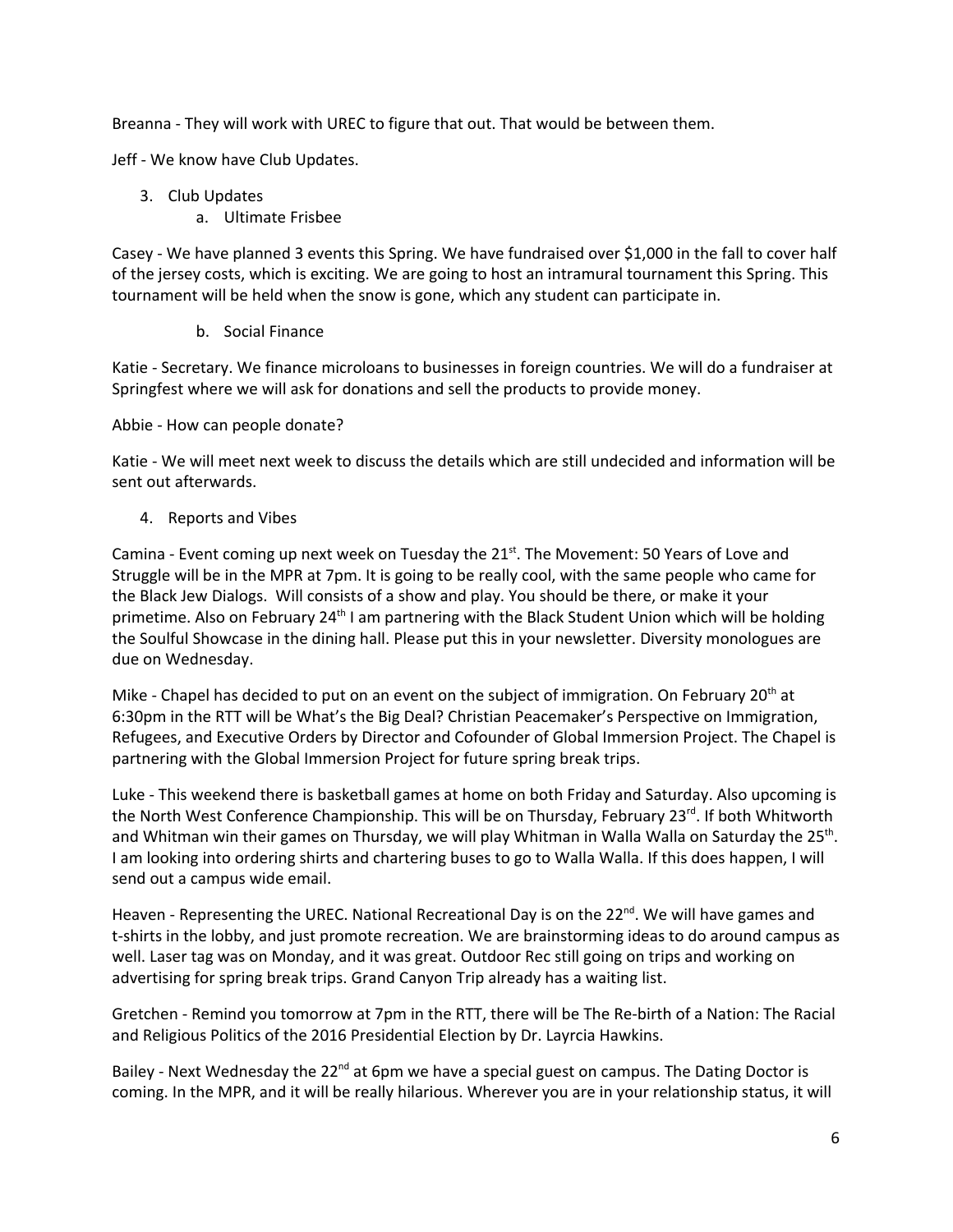be awesome. Also, we talked about having a traveling primetime and a major event at the end of the week. We are looking towards the end of April but I need to hear from you about what kinds of topics we should talk about. I will be sending out an email, so please be looking for that.

Jordan - Our results from the Survey for off campus were surprising. Overwhelming opinion saying that they voted for Trump and ASWU is coming off as very liberal and not very open to perspectives. Only let's you see first 100 responses, so maybe there is another side, if we upgrade the account to see other responses.

Bailey - There has been an email that we need to make a payment.

Andy - Constituency report. Results we got online a lot more valuable. In person report found that a lot of residents did not about the current Federal Legislation. Conservative individuals feel like they cannot voice what they feel. No safety issues at this point. Other than not having the sidewalks clear and too much ice.

Alex - Warren constituency report, and also the ice thing. Lots of I don't knows and would like to see more educational opportunities. If there is something affecting them they don't have any idea what it is.

Mae - To add to that, I had a lot of people who said they feel safe voicing their opinion. But important to keep in mind that many do not. Lots of students are concerned about the environment and their education and their funding. Coming from both conservative and liberal students.

Sean - Constituency. Thanks Bre and Alex. Nice to talk to everyone about it. Very happy to see how informed people were about all of the different policies. Interesting to see the wide variety that people are interested in. The thing that stood out to me the most is who feels safe on campus. I would like the amount of no's to be zero. All aspects of school life are important.

Jeff - Quick intro of Dr. Hawkins

Dr. Hawkins - I know how hard you all work - you make changes no one else can. I will be giving a talk tomorrow about afterbirth of 2016 elections. Please come tomorrow night. Thanks.

Alex - I want to go off of what Sean said. I talked to a lot of students who said they didn't feel safe.

Abbie - Bailey for you, students said that they want to speakers on legislation and what they mean. Also cultural stuff but mostly what legislation means.

Hannah - Same. Talked to a lot of conservative students who feel like people gang up on them when they share opinions Light posts behind Arend and also ice. More speakers on the liberal side come but would like to see more conservative speakers or at least a discussion/debate.

Christina - Students said they were unaffected and were like what issues. People said they felt physically safe. One person said they are afraid of people who support trump. Feedback for feeling more safe - felt student government was against them. Lots said they don't feel safe because of posters in the hub because of saying that "you are safe here". Would like to see some sort of dialogue - big and open or small. Have someone come and talk about the environment.

Alex - I wanted to say that it's super important for people who are conservative that they can voice their opinions but I think we need to be careful about not swinging too far and isolating the other